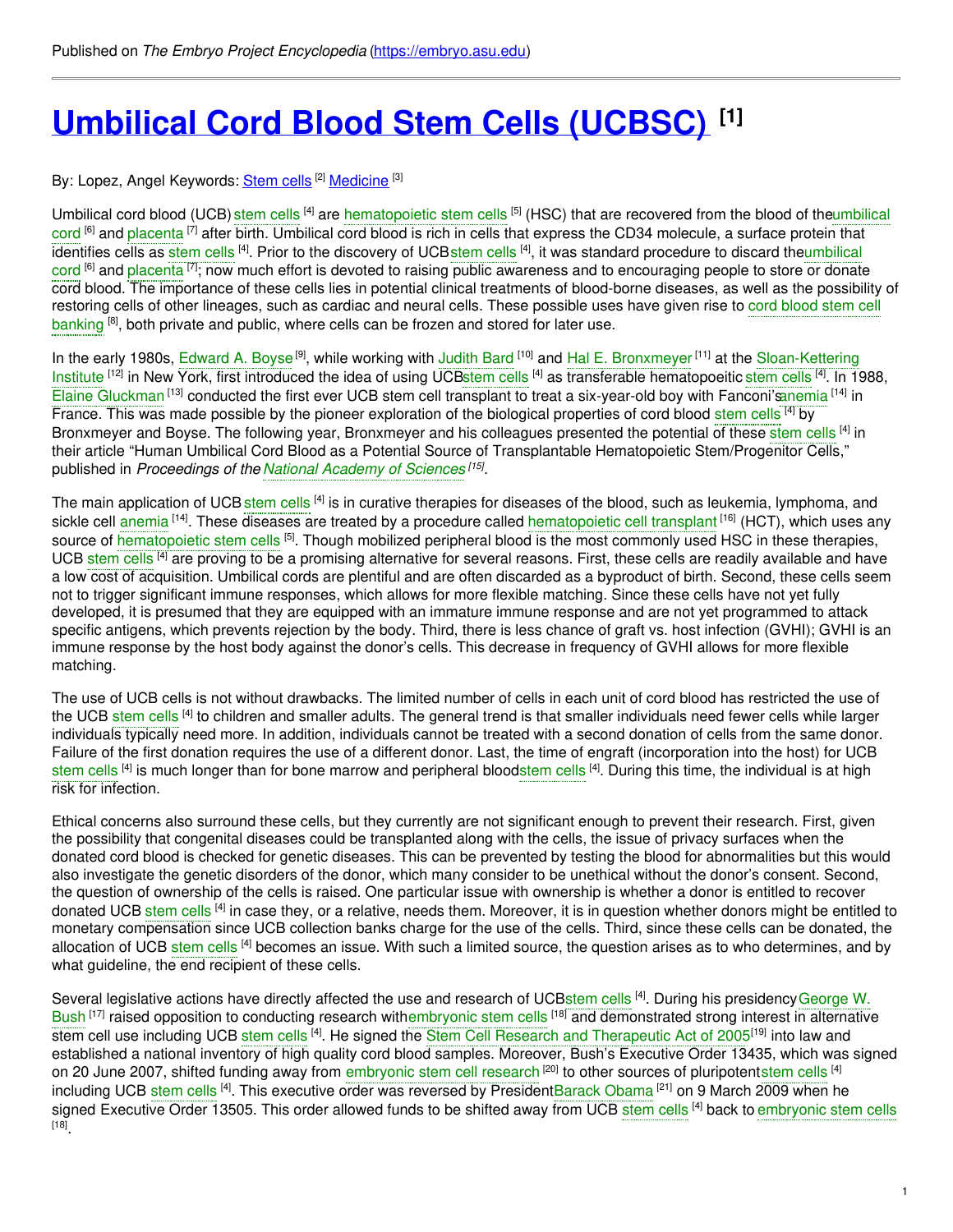## **Sources**

- 1. Gluckman, Elaine and Vanderson Rocha. "History of the Clinical Use of Umbilical Cord Blood Hematopoietic Cells." *Cytotherapy* 7 (2005): 219–227.
- 2. Kraft, Daniel L., and Irving L. Weissman. "Hematopoietic Stem Cells: Basic Science to Clinical Applications." In*Stem Cells: From Bench to Bedside*, eds. Ariff Bongso and Eng Hin Lee, 253–292. Hackensack, NJ: World Scientific, 2005.
- 3. National [Institutes](https://embryo.asu.edu/search?text=National%20Institutes%20of%20Health) of Health<sup>[22]</sup> (NIH). "Stem Cells: Scientific Progress and Future Research Direction."US Department of Health and Human Services <sup>[23]</sup>. (2001). [http://stemcells.nih.gov/info/2006report/](https://embryo.asu.edu/search?text=US%20Department%20of%20Health%20and%20Human%20Services) <sup>[24]</sup> (Accessed September 20, 2009).
- 4. Snow, Nancy E., ed.*Stem Cell Research: New Frontiers in Science and Ethics*. Notre Dame, IN: University of Notre Dame Press, 2003.
- 5. Wagner, John D. "Umbilical Cord Blood Stem Cell Transplantation."*The American Journal of Pediatric Hematology/Oncology* 15 (1993): 169–174.
- 6. The White House. "Executive Order: Expanding Approved Stem Cell Line in Ethically Responsible Ways." United States Government. <http://georgewbush-whitehouse.archives.gov/news/releases/2007/06/20070620-6.html> <sup>[25]</sup> (Accessed on December 9, 2009).
- 7. The White House. "Executive Order: Removing Barriers to Responsible Scientific Research Involving Human Stem Cells." United States Government. [http://www.whitehouse.gov/the\\_press\\_office/Removing-Barriers-to-Responsible-Scientific-](http://www.whitehouse.gov/the_press_office/Removing-Barriers-to-Responsible-Scientific-Research-Involving-Human-Stem-cells/)Research-Involving-Human-Stem-cells/<sup>[26]</sup> (Accessed on December 9, 2009).

Umbilical cord blood (UCB) stem cells are hematopoietic stem cells (HSC) that are recovered from the blood of the umbilical cord and placenta after birth. Umbilical cord blood is rich in cells that express the CD34 molecule, a surface protein that identifies cells as stem cells. Prior to the discovery of UCB stem cells, it was standard procedure to discard the umbilical cord and placenta; now much effort is devoted to raising public awareness and to encouraging people to store or donate cord blood. The importance of these cells lies in potential clinical treatments of blood-borne diseases, as well as the possibility of restoring cells of other lineages, such as cardiac and neural cells. These possible uses have given rise to cord blood stem cell banking, both private and public, where cells can be frozen and stored for later use.

## **Subject**

Cord Blood Stem Cell [Transplantation](https://embryo.asu.edu/medical-subject-headings/cord-blood-stem-cell-transplantation)<sup>[27]</sup>

### **Topic**

[Processes](https://embryo.asu.edu/topics/processes)<sup>[28]</sup> [Reproduction](https://embryo.asu.edu/topics/reproduction)<sup>[29]</sup>

## **Publisher**

Arizona State University. School of Life Sciences. Center for Biology and Society. Embryo Project Encyclopedia.

#### **Rights**

© Arizona Board of Regents Licensed as Creative Commons Attribution-NonCommercial-Share Alike 3.0 Unported (CC BY-NC-SA 3.0) http://creativecommons.org/licenses/by-nc-sa/3.0/

#### **Format**

<u>[Articles](https://embryo.asu.edu/formats/articles)</u>  $^{[30]}$ 

**Last Modified** Wednesday, July 4, 2018 - 04:40

**DC Date Accessioned** Thursday, May 10, 2012 - 14:01

**DC Date Available** Thursday, May 10, 2012 - 14:01

**DC Date Created**

2010-07-01

## **DC Date Created Standard**

Thursday, July 1, 2010 - 07:00

**c** [Contact](https://embryo.asu.edu/contact) Us